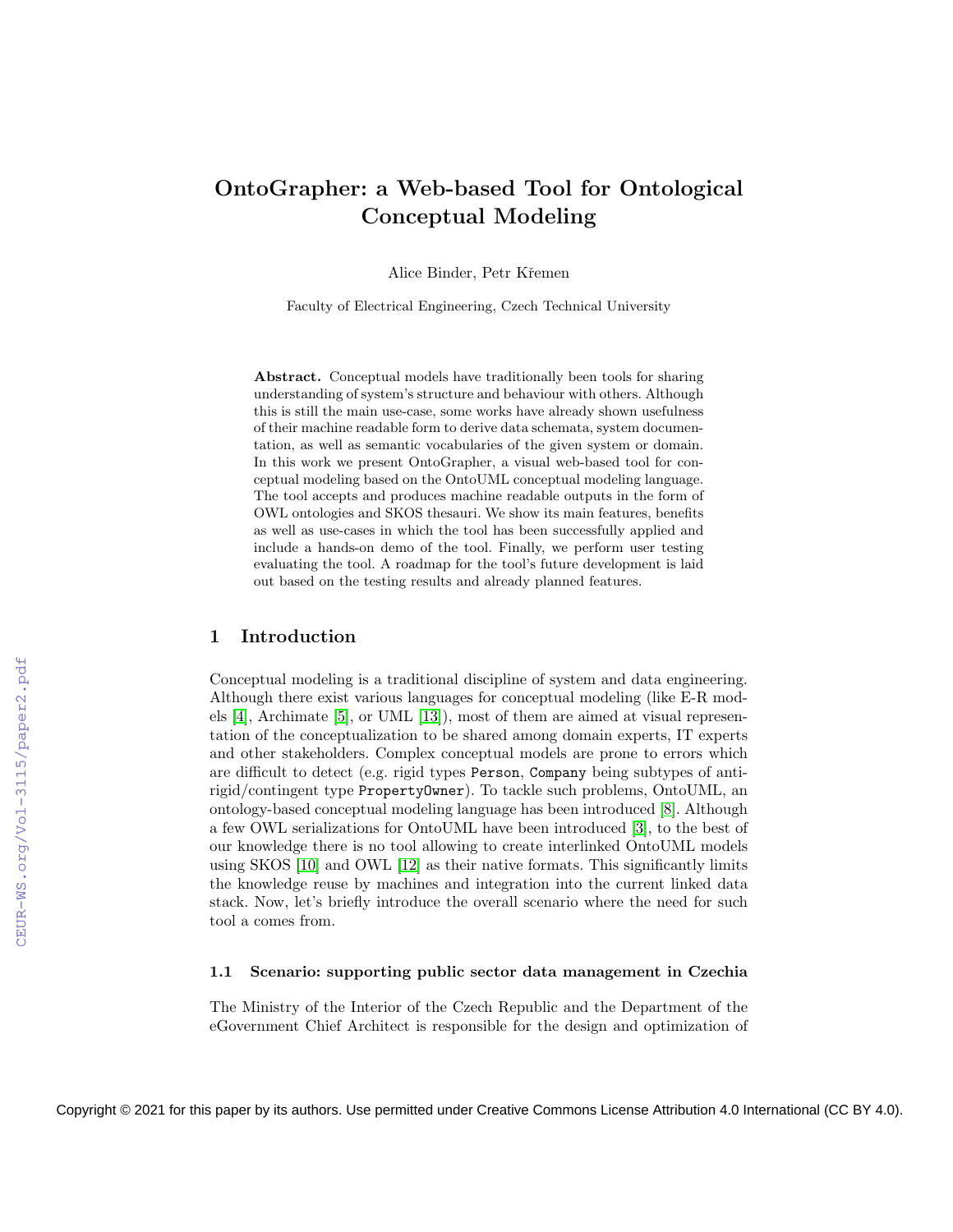digital services as well as for the coordination of the design of the data and information architecture across the Czech government. As part of its agenda, it maintains the necessary eGovernment legislation comprising thirteen key acts. These include e.g. the Basic Registry Act No. 111/2009 Coll., the Act No. 365/2000 Coll., on information systems of the public administration, and Act No. 106/1999 Coll. on Free Access to Information. In 2018, they created a non-legal document Information Concept of the Czech Republic, a vision of the Czech public sector data and services, which is further detailed in several other documents – the National Architecture Plan and the National Architecture Framework and also the eGovernment vocabulary. The latter lists selected concepts from the aforementioned laws, as well as from the Czech norms, together with custom concepts defined by the Department of the Chief Architect.

The terminology in the public sector often stems from the legislation, which contains many well defined terms. However many others are not well defined, yet heavily used. Open data stand on the opposite side. Often, they are just selections of data existing in governmental information systems - yet the connection between the open data, the data in the original information systems and the requirements given by legislation is missing. This complicates checking how well they reflect the legislation, whether there is a novel requirement to publish new open data, or what is the correspondence to the data in the original information systems.

To support answering such questions related to auditability of open data, a data schema management process has been designed, as depicted in Figure [1.](#page-1-0)



<span id="page-1-0"></span>Fig. 1. From legislation to data schemas.

The process is based on open semantic web standards, an obvious benefit of which are the (linked) open data principles, so that institutions can communicate not only more efficiently, but also more transparently with citizens and organizations. In order to do so, the meaning of open data (its entities, relations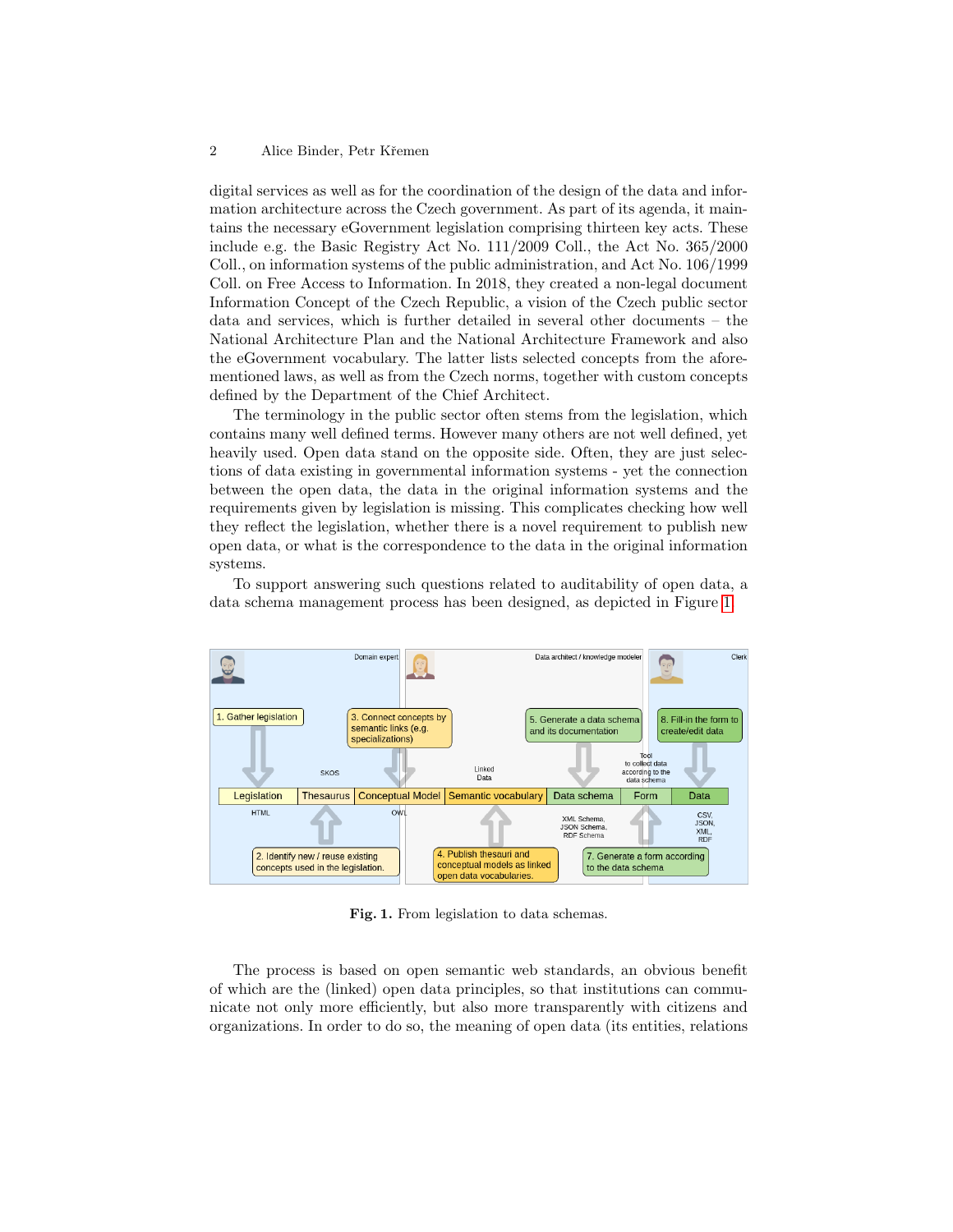and attributes) needs to be conveyed to the consumers as well. Various legal concepts, requirements, processes, and relationships or distinctions between the aforementioned concepts have to be abided by.

The process expects involvement of domain experts who are able to identify key concepts, knowledge modelers who are able to design a formal ontology on their top, publish it as linked data and create data schemas out of it. Finally, clerks help to fine-tune the automatically generated forms and curate the open data collected through these forms.

For the rest of the paper, let's zoom in to the details of the conceptual model creation with OntoGrapher.

# 2 OntoGrapher

With the requirements mentioned in section [1](#page--1-7) in mind, we introduce OntoGrapher as a tool for clerks with background in conceptual modeling (or domain experts keen to get it), but not necessarily versed in  $\text{OWL}^1$  $\text{OWL}^1$ . In particular, OntoGrapher has the following goals:

- offer a collaborative web-based conceptual modeling environment for domain experts,
- accept SKOS terminologies on input and produce OWL ontologies on output without requiring users to understand either of these standards,
- track the source of entities, relations and attributes in conceptual models stemming from multiple vocabularies (e.g. laws).

As a result of these requirements, OntoGrapher is implemented as a web application with the following key features:

- Interaction with online services OntoGrapher uses and manipulates data from triple stores with RDF4J APIs, authenticates the user with OpenID Connect-compatible servers, and is designed to be an online application from the ground-up. This streamlines the overall process of managing, sharing and publishing vocabularies, since users don't have to import them into a dedicated desktop application and any changes are stored on a server - ready to be published whenever the user is ready to do so.
- Artifact export In addition to modifying thesauri and ontologies in-place, the application is capable of exporting the view of the model (as arranged by the user) in either PNG or SVG formats.
- Customizable visualization options i.e. concepts can be visualized using SKOS preferred or alternative labels. Also, diagrams can be visualized in E-R model syntax or a more compact UML-like syntax.

<span id="page-2-0"></span><sup>&</sup>lt;sup>1</sup> see the web page of the acknowledged grant project,

<https://data.gov.cz/english/> or the project's GitHub repositories at

<https://github.com/opendata-mvcr>. An up-to-date Czech version is available at <https://data.gov.cz>.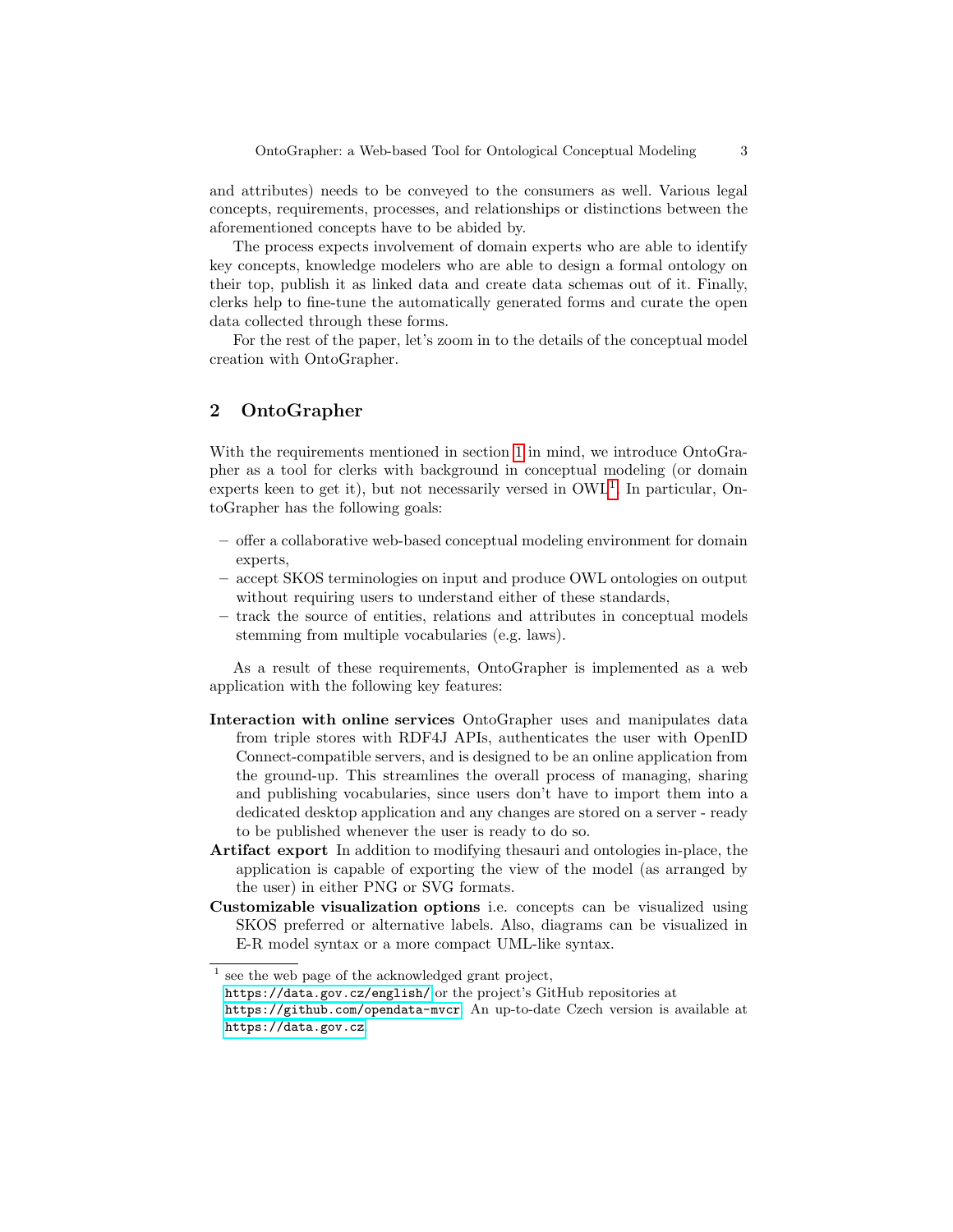OntoUML Support The tool supports categorization of concepts using OntoUML [\[8\]](#page-13-0) stereotypes to give basic ontological distinctions to the concepts.

Data validation To validate the model against OntoUML constraints and quality rules (e.g. presence of a label in a predefined language, minimal length of definition, etc.), the user can take advantage of a validation service. The service checks the vocabularies' data consistency.

#### <span id="page-3-2"></span>2.1 Workflow



<span id="page-3-1"></span>Fig. 2. Example workflow of modifying the central repository's vocabularies. First, the user selects vocabularies they want to edit (or create). The selection is then passed to OntoGrapher. After the desired changes have been made, the resulting data is introduced as a PR to the repository, requiring manual review.

At its core, OntoGrapher takes SKOS thesauri (representing identified concepts for which conceptual models do not exist yet) and OWL ontologies (representing already created conceptual models), visualizes them, and manipulates them. The changes that users make are saved in real-time to a triple store. In addition, OntoGrapher commits its own specific data (element positions within the graph, diagram names, etc.). OntoGrapher reads the SKOS thesauri and OWL ontologies from the central repository for Czech government vocabularies<sup>[2](#page-3-0)</sup>. The [appendix](#page-11-0) talks about the vocabulary data structure in more detail.

OntoGrapher modifies these vocabularies in a workspace, which is a copy of a selection of vocabularies, so that changes in the workspace do not modify the original repository. Workspaces can have multiple vocabularies in them, which is useful for modifying vocabularies and their complements together (for example a

<sup>4</sup> Alice Binder, Petr Křemen

<span id="page-3-0"></span> $^2$  https://slovník.gov.cz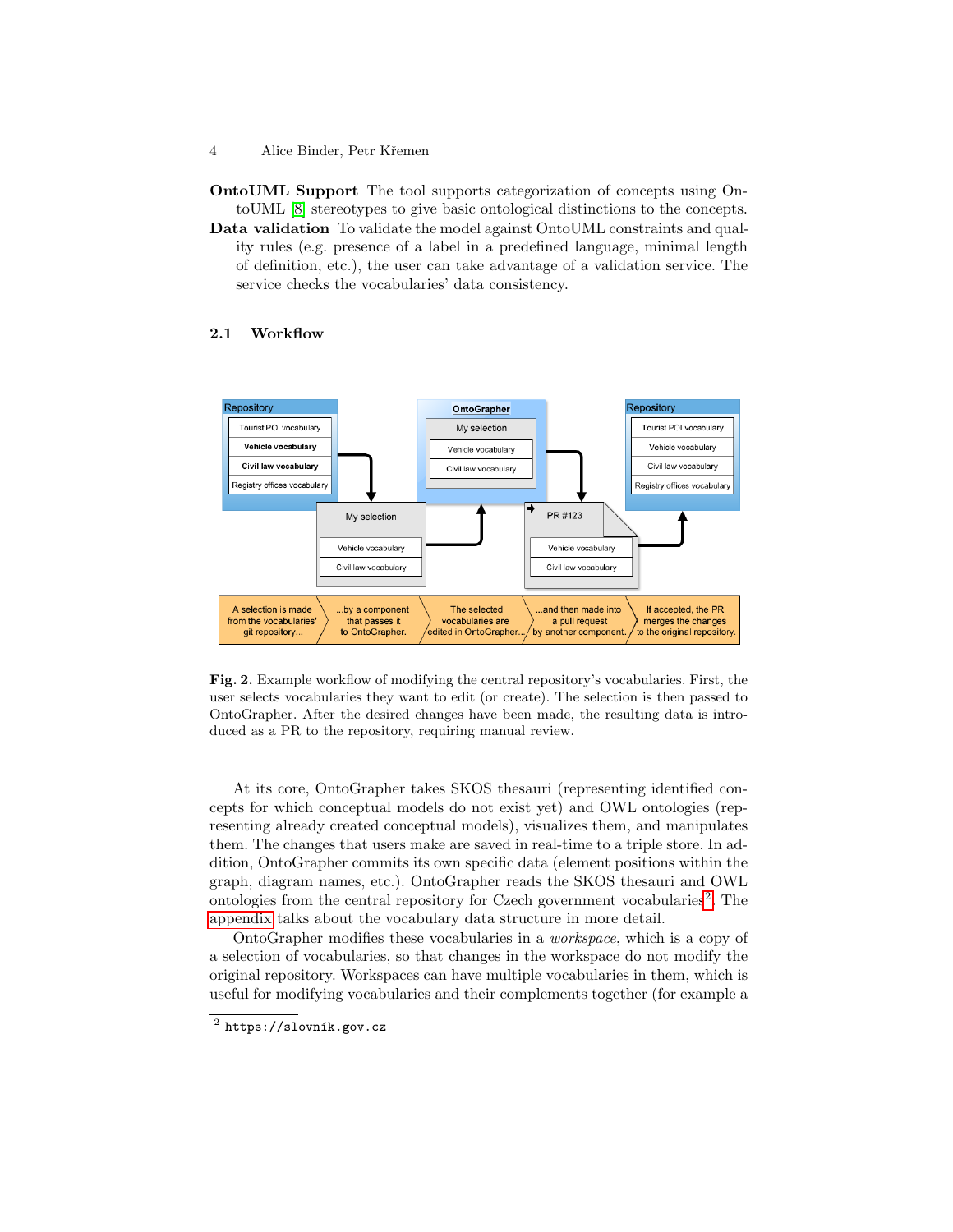Civil law vocabulary and a Marriage registry vocabulary). An example workflow with workspaces is described in Figure [2.](#page-3-1)

# 3 UFO integration

Of particular note is the interplay between OntoGrapher and UFO (Unified Foundational Ontology; the foundational ontology on which OntoUML is based) [\[7\]](#page-13-1). This is manifested in the (types of) data OntoGrapher works with. More specifically, all of the concepts created and managed in OntoGrapher are of types equivalent to UFO types thanks to the basic top-level ontology the concepts are ultimately subclasses of. OntoGrapher takes advantage of this by, for example, distinguishing types visually by shape<sup>[3](#page-4-0)</sup>.

OntoGrapher, as of the time of writing, supports concepts with at most two stereotypes<sup>[4](#page-4-1)</sup>, though at least one is required for the validity of the model (depending on the stereotype) as determined by the validation server; (i) Type stereotypes, which define the ontological nature of the concept - e.g. Object Type, Event Type - and (ii) OntoUML stereotypes serving to validate the conceptual model itself (e.g. rigidity). There are plans to support more stereotypes with more varied inferences in the future (see the Future work section below).

To improve the modeling experience, OntoGrapher offers only valid types of relationships to the user upon relationship creation, based on the stereotypes of the concepts involved in the given relationship.

# <span id="page-4-2"></span>4 Demo and the User Interface

A demo instance of OntoGrapher can be run as described at

<https://ontographer.github.io/ontographer-demo/>. The website contains instructions to build and run the example as well as a walk-through of the prepared scenario. In this scenario, the user has been given a single vocabulary to edit - a vocabulary representing a law regulating the operation of vehicles on public roads. The aim of the editing effort is to clean up the vocabulary and fix any inconsistencies that arise. At the end, they should have a vocabulary that is visually legible, consistent, and comprehensive.

Figure [3](#page-5-0) shows the main elements of the user interface. At all times, the user is presented with the canvas where the concepts and relationships are visualized along with a panel showing the vocabularies and concepts within the workspace as well as any concept search results.

An important distinction of concepts is between write-enabled concepts and read-only concepts. The editability of concepts is determined by the way their vocabularies entered the workspace - vocabularies that the workspace itself was created around are write-enabled, but the user can also search and introduce

<span id="page-4-0"></span><sup>3</sup> An example of this is shown in Figure [4.](#page-6-0)

<span id="page-4-1"></span><sup>&</sup>lt;sup>4</sup> By stereotypes, we mean types defined in the aforementioned top-level ontology.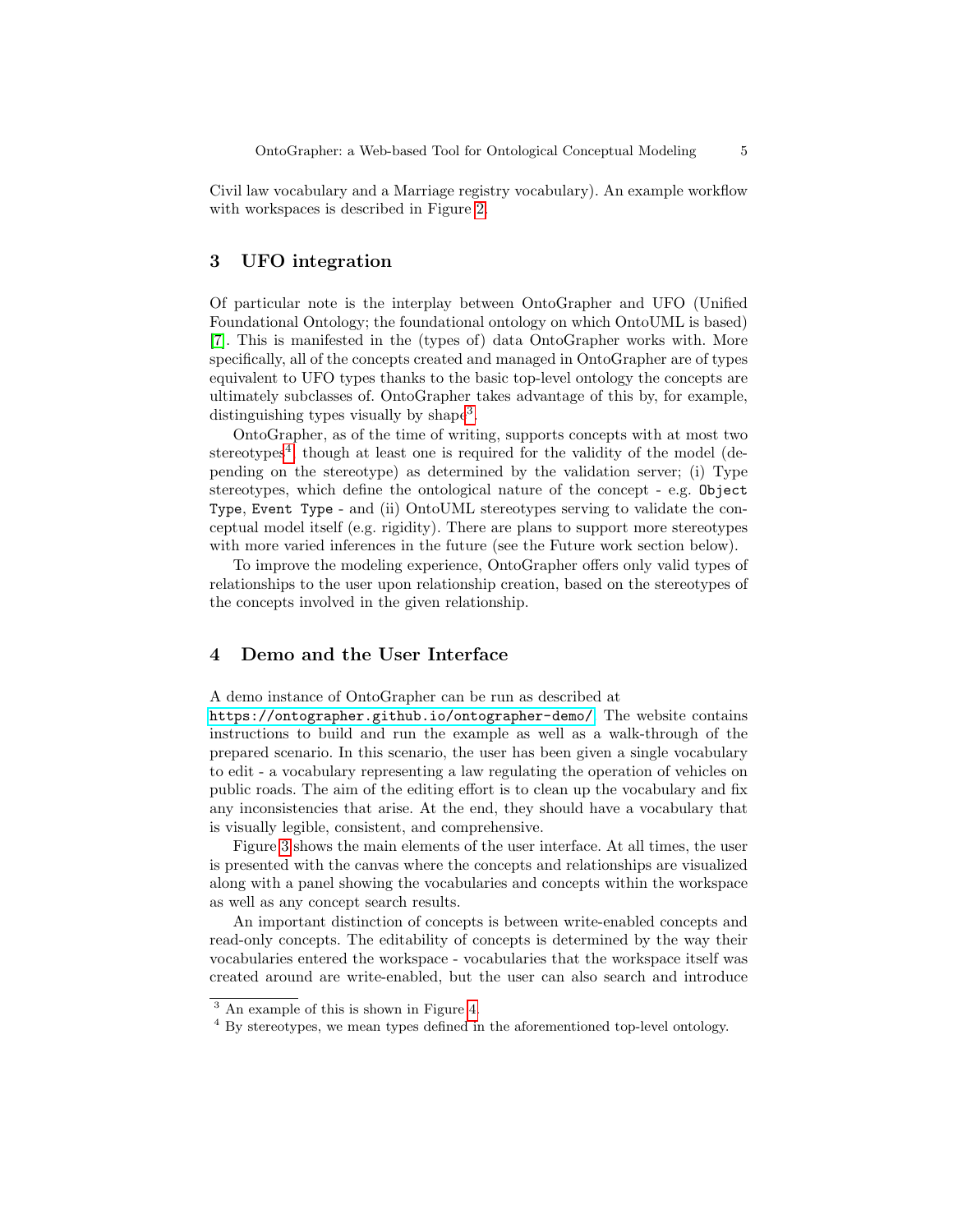

<span id="page-5-0"></span>Fig. 3. Screenshot of OntoGrapher with the "Drivers and vehicles" workspace (from the demo) open with Compact view selected. The left panel lists all vocabularies and concepts in the model, while the right panel details a single selected concept. The tabs above the work area list diagrams. Concepts are color-coded to their respective vocabularies. The first vocabulary in order of appearance on the left panel is writeenabled and the second is read-only (as depicted by pictographs next to their titles).

concepts from the central repository that are outside the workspace. The consequence of the design of workspaces as described in section [2.1](#page-3-2) is that these concepts cannot be edited.

In typical usage, therefore, a given workspace has at least one vocabulary designated as write-enabled (all its concepts are write-enabled) and can have other vocabularies that are read-only (all their concepts can be pulled into the model only as read-only). This means that they can be present in diagrams and manipulated visually, but their details or relationships can only be viewed, not edited. The demo uses this to find possibly redundant concepts that already exist in another vocabulary.

In addition to manipulation of their visual representation, write-enabled concepts allow editing of their various details, such as synonyms, and creation of relationships originating from those concepts. Concepts can of course also be deleted or created as part of a selected vocabulary.

The editing of concept and relationship attributes is done with clicking on the given element, which brings up another panel detailing all information about the element. The user can edit/view cardinalities, labels, display label (a selected pref/altLabel that a concept/relationship is displayed under in OntoGrapher), intrinsic tropes, stereotypes, and more. They can also see the list of all relationships involved with a concept (including outside the workspace) and filter through them or select which concepts related to a concept should be shown.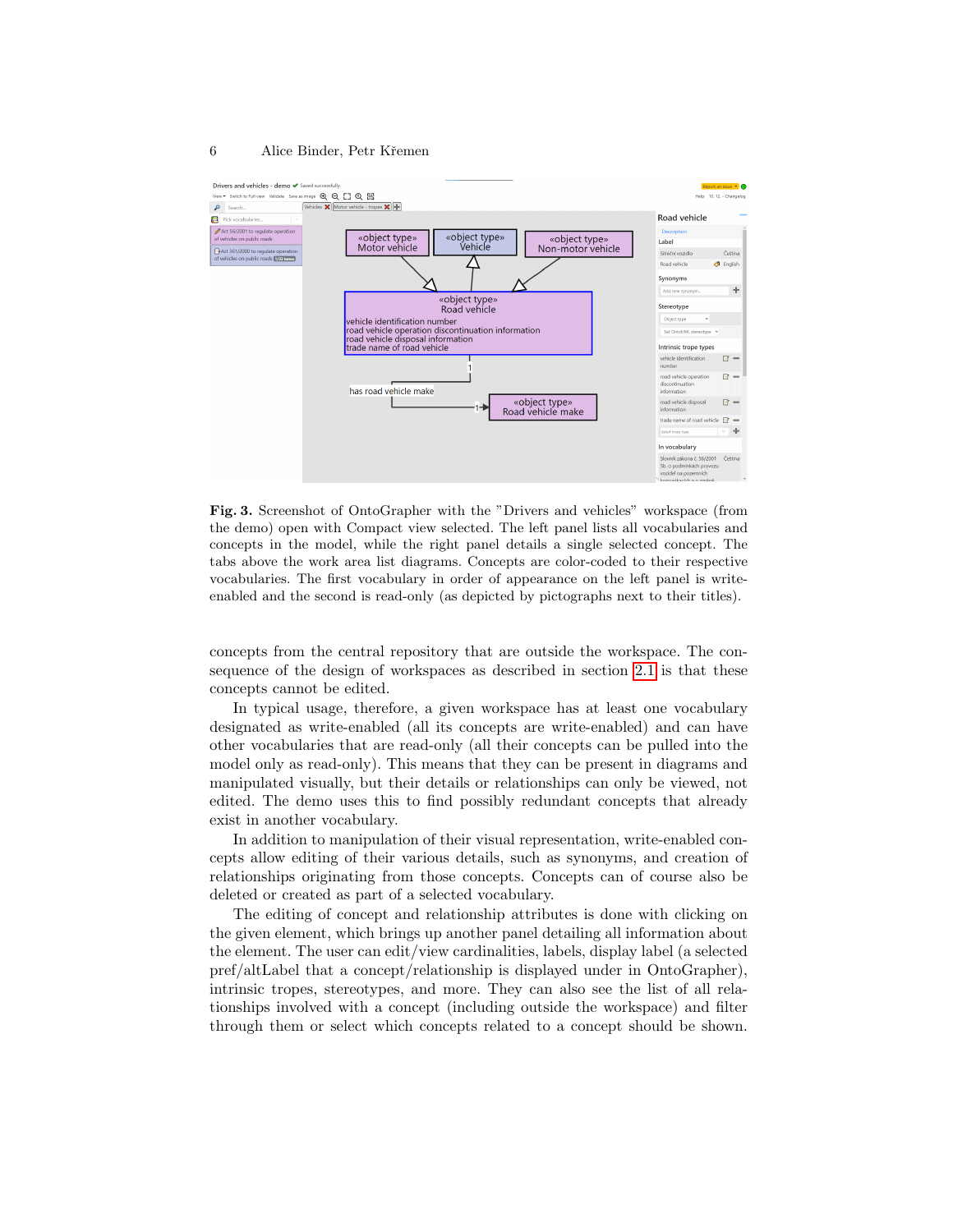This enables showing only intrinsic tropes of a concept easily in the demo scenario.

Model elements are arranged into one or more diagrams, which are distinct "sections" of the entire model, containing some or all of the concepts and relationships within. It is not necessary for a concept in the model to be in any diagram; also, a single concept can be in multiple diagrams, as it is just an OntoGrapher-specific construct. Multiple diagrams are used in the demo to organize the large and complicated model into smaller sections.



<span id="page-6-0"></span>Fig. 4. Screenshot of OntoGrapher with the "Drivers and vehicles" workspace open with Full view selected. The data shown is the exact same as from Figure [3](#page-5-0) - intrinsic tropes and relators are presented as concepts of their own, reflecting faithfully the underlying data structure.

There are two available views with which to visualize the diagram. Full view shows all connections and concepts as they are present in the data; i.e. all connections and concepts of all stereotypes. This is useful for experienced modelers, but may be undesirable to those who do not necessarily need the complete "behind-the-scenes" description of the model and want to focus on more conceptual modeling that OntoGrapher can provide. Compact view shrinks reified relationships into individual edges and aggregates concept tropes into the concepts themselves rather than displaying them as separate concepts connected to the given concept. Figures [3](#page-5-0) and [4](#page-6-0) display the same model in Compact and Full view, respectively.

During the process of modeling, several concepts and relationships may have been created, edited and deleted. To ensure validity of the conceptual models, OntoGrapher uses a validation service to check for consistency of the result-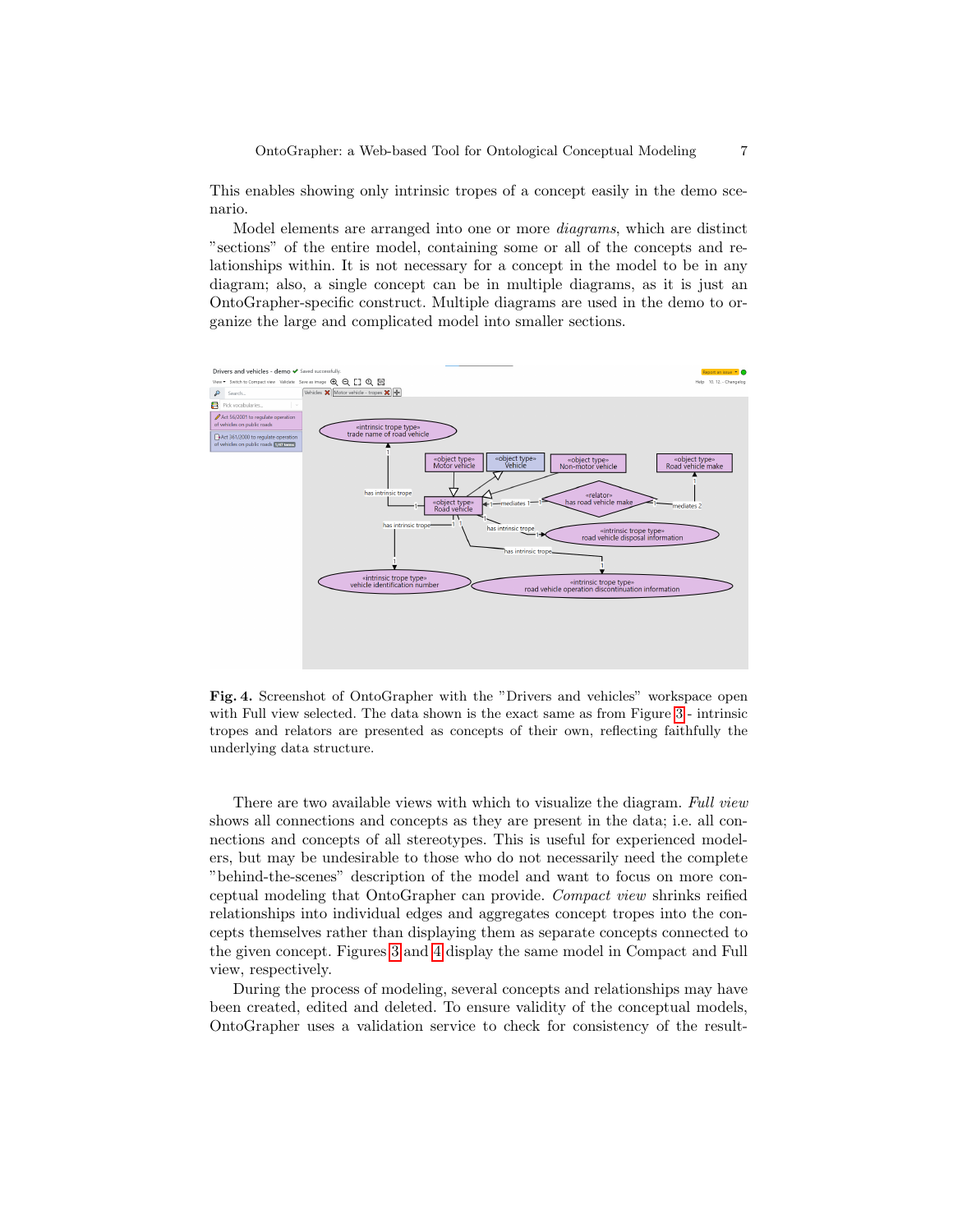ing model. The validation service uses SHACL[\[1\]](#page-13-2) to check for consistency of completeness of labels/definitions, etc. Furthermore, it evaluates the OntoUML constructs by translating them to SHACL constraints. If there are any inconsistencies, OntoGrapher highlights the offending concepts so that the user can easily remedy any issue. An example constraint t7 from [\[8\]](#page-13-0):

Example 1.

$$
\neg \exists x, y(Rigid(x) \land AntiRight(y) \land x \sqsubseteq y)
$$
\n
$$
(1)
$$

is expressed by the rule

```
j-sgov-obecný:m6
 a sh:NodeShape ;
 sh:severity sh:Violation ;
 sh:message "A Rigid type (e.g. Kind) must not be specialized
                  from an Anti-rigid one (e.g. Role)."@en ;
 sh:targetClass z-sgov-pojem:rigid;
 sh:property [ sh:path rdfs:subClassOf ;
                sh:qualifiedValueShape
                   [ sh:class z-sgov-pojem:anti-rigid ] ;
                sh:qualifiedMaxCount 0 ].
```
 $Rigid(x)$  and  $AntiRigid(x)$  are expressed in the data as classes defined in the z-sgov-pojem top-level ontology for the central repository, which describes all basic classes for concepts as well as connections between concepts.

# 5 User testing

In order to systematically assess the user experience of OntoGrapher, user testing has been devised. The test consists of three parts: first, an assessment of the participant's experience with OntoGrapher, Semantic Web technologies and conceptual modeling, then, a short scenario (about 10-15 minutes; different to the one in the Demo section) is presented in which participants complete tasks that demonstrate a vertical slice of the application's functions. Lastly, participants' impressions are collected. The last part also contains questions through which the System Usability Scale [\[2\]](#page-13-3) can be computed.

Six participants have been recruited through notices in communication channels of the previously mentioned grant project's members. The number of participants who claimed to have at least some knowledge of OntoGrapher, Semantic Web technologies, or conceptual modeling, is 4, 4, and 5 respectively.

The results of the testing gave OntoGrapher a System Usability Scale score of 73; as the average SUS score is 68 [\[2\]](#page-13-3), this means that according to this scale, OntoGrapher is above average in user interface usability. All participants, with the exception of one participant's attempt to complete one task, managed to complete all six tasks. 27 percent of task attempts were successful, but required some help from the provided "cheat sheet" of available actions or took what they considered an unreasonable amount of time figuring out the process. The rest of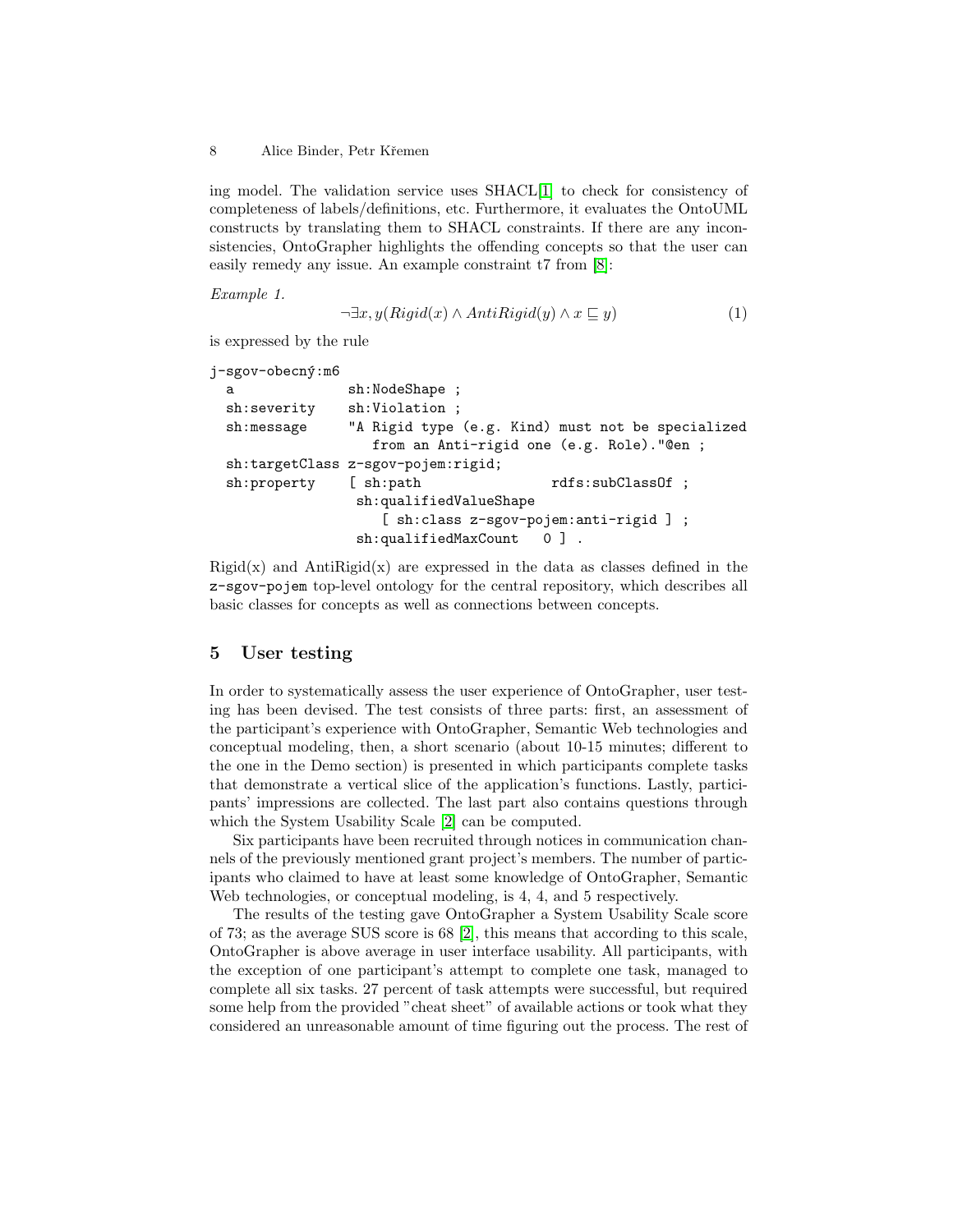the attempts were reported to have been successful without any issues. Table [1](#page-8-0) describes the tasks and attempts in more detail.

| <b>Task description</b>     | Done with Done with Couldn't do |                |          |
|-----------------------------|---------------------------------|----------------|----------|
|                             | no difficulty difficulty        |                | lit      |
| Put concepts from the 6     |                                 | 0              | 0        |
| selected vocabularies       |                                 |                |          |
| on the canvas               |                                 |                |          |
| Search for concepts 5       |                                 | 1              | $\theta$ |
| outside the selected        |                                 |                |          |
| vocabularies                |                                 |                |          |
| Create a relationship $  4$ |                                 | 1              | 1        |
| and adjust cardinali-       |                                 |                |          |
| ties                        |                                 |                |          |
| Create a concept and 3      |                                 | 3              | $\Omega$ |
| adjust concept tropes       |                                 |                |          |
| Save an image of the $ 6$   |                                 | $\Omega$       | $\theta$ |
| canvas                      |                                 |                |          |
| Create a diagram and $  4$  |                                 | $\overline{2}$ | $\theta$ |
| find concepts through       |                                 |                |          |
| a concept's relation-       |                                 |                |          |
| ships                       |                                 |                |          |

<span id="page-8-0"></span>Table 1. Results of the user testing. Each participant has been given a task, after which they are asked if (and how easily) they completed them. The numbers refer to the amount of participants (out of 6) that answered a given way for a given task.

The most mentioned issues were with the way the creation of concepts and relations worked, which two thirds found unintuitive in their impressions after the testing. Another problem was that participants weren't absolutely sure what was being asked of them in the testing. In terms of functions the participants would have liked the most, the most requested one is the ability to undo changes.

Something to note is that this testing strategy only measures the usability of the user interface without considering the usefulness of the application in real-life scenarios - this testing strategy only measures the usability of the application with regards to the creation of the OntoUML-based conceptual model over multiple vocabularies without considering the broader scenario of Figure [1.](#page-1-0) The whole scenario is currently under testing - together with other tools in the stack by the Ministry of Interior eGovernment department and other governmental partners.

# 6 Related work

This application is not the first effort made to simplify the process of modeling OntoUML conceptual diagrams. A significant contribution in this field is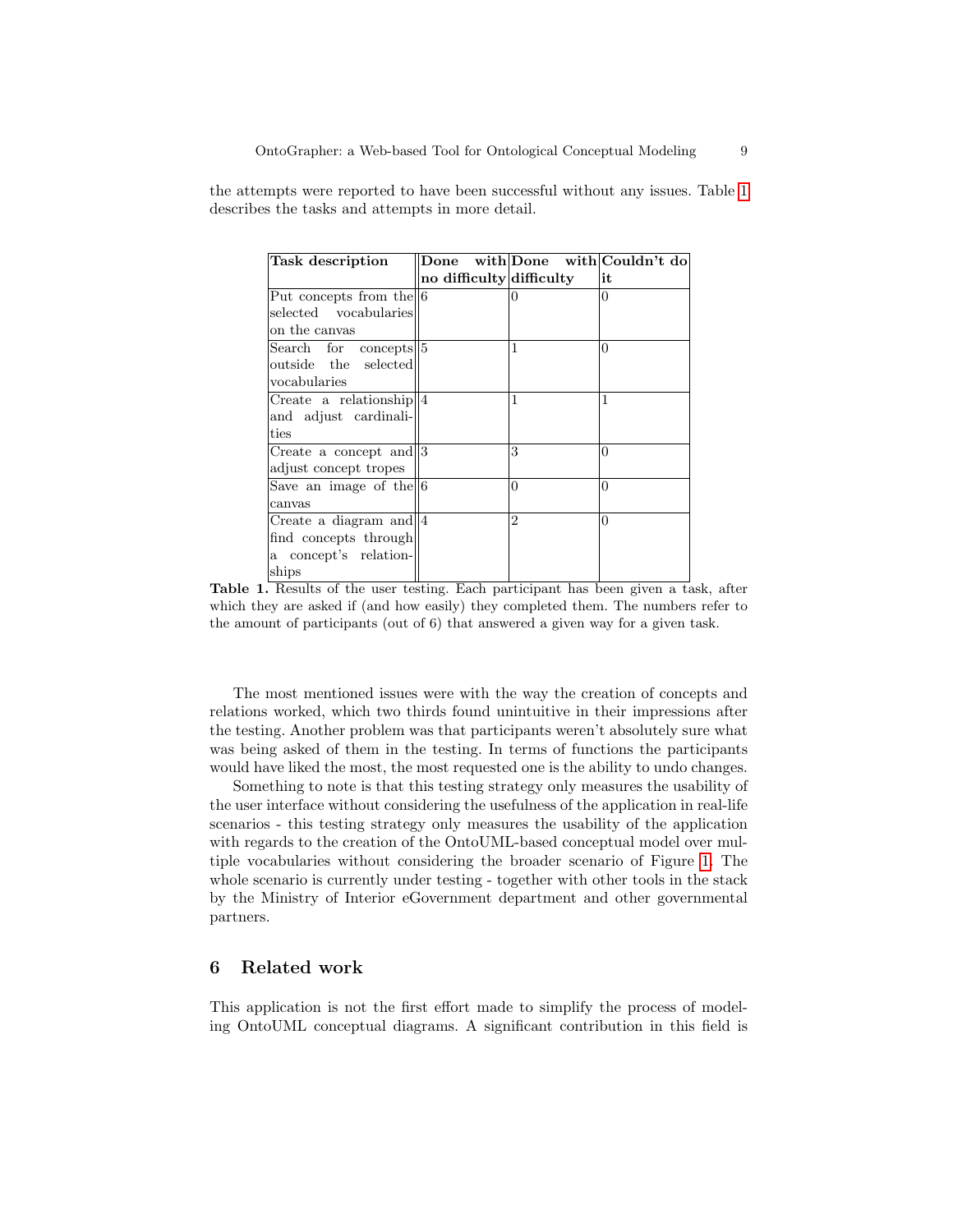by Guizzardi and his team at NEMO[5](#page-9-0) with the OntoUML lightweight editor  $(OLED)^6$  $(OLED)^6$ . The project was first released in 2015, along with an accompanying paper [\[6\]](#page-13-4).

In the paper, the authors describe the various features of OLED, such as patterns and anti-pattern checking, OCL constraints[\[14\]](#page-14-0), model verbalization, code generation, and more. As far as capabilities, then, the toolset of OLED is unparalleled compared to OntoGrapher, especially as OLED (and its offshoot, Menthor Editor [\[11\]](#page-14-1)) was published before OntoGrapher was ever conceived.

However, as the contributions in the repository mostly ended after 2016 and the tool is incompatible with the latest Java version (our testing confirmed that it runs on Java 8, but not 16), the tool seems to be all but abandoned. In addition, while the number of features is impressive, the application's user interface is often unresponsive while using them and sometimes crashes entirely without an error prompt (even with models with as little as two classes, our testing showed).

The NEMO team has largely moved on to making an OntoUML plugin for the software engineering application Visual Paradigm<sup>[7](#page-9-2)</sup>. This allows them to focus on implementing OntoUML-specific features directly without having to create a new modeling application base. As a result, the modeling experience is much smoother and more stable than with OLED.

The plugin offers modeling assistance in UML diagrams, for example filtering invalid stereotype relationships or validating models and diagrams. The models can be imported from JSON or exported to JSON or gUFO (a Turtle ontology file which imports and uses the gUFO base ontology to represent OntoUML constructs). Thanks to Visual Paradigm's ability to store its projects in an online database, users can collaborate on the model (the database contents are proprietary to Visual Paradigm - the aforementioned exports have to be generated by the client locally).

Another plugin for OntoUML modeling is for the OpenPonk modeling platform[8](#page-9-3) , developed by the OpenPonk team itself. The plugin can be downloaded directly with the application. While the application is competent with regards to modeling other classes of diagrams, the OntoUML plugin is quite limited; it offers the basic stereotypes and relationships with validity and anti-pattern checking, but the model itself cannot be exported to a format that can then be processed by anything other than OpenPonk.

OntoGrapher fulfills slightly different needs that the aforementioned solutions currently cannot; perhaps two of the most important are that the application should be connected to online services, where its results can be shared or published directly without the need to export, and have the ability to receive and

<span id="page-9-0"></span><sup>5</sup> Ontology and Conceptual Modeling Research Group - website at [https://nemo.](https://nemo.inf.ufes.br/en/)  $\inf$ .ufes.br/en/<br>6 The project's

<span id="page-9-1"></span>project's repository is at [https://github.com/nemo-ufes/](https://github.com/nemo-ufes/ontouml-lightweight-editor) [ontouml-lightweight-editor](https://github.com/nemo-ufes/ontouml-lightweight-editor).

<span id="page-9-2"></span> $^7$  Visual Paradigm's website is at  ${\tt https://www.visual-paradigm.com/.}$  ${\tt https://www.visual-paradigm.com/.}$  ${\tt https://www.visual-paradigm.com/.}$  The plugin is available at <https://github.com/OntoUML/ontouml-vp-plugin/>.

<span id="page-9-3"></span><sup>8</sup> OpenPonk's website is at <https://openponk.org/>.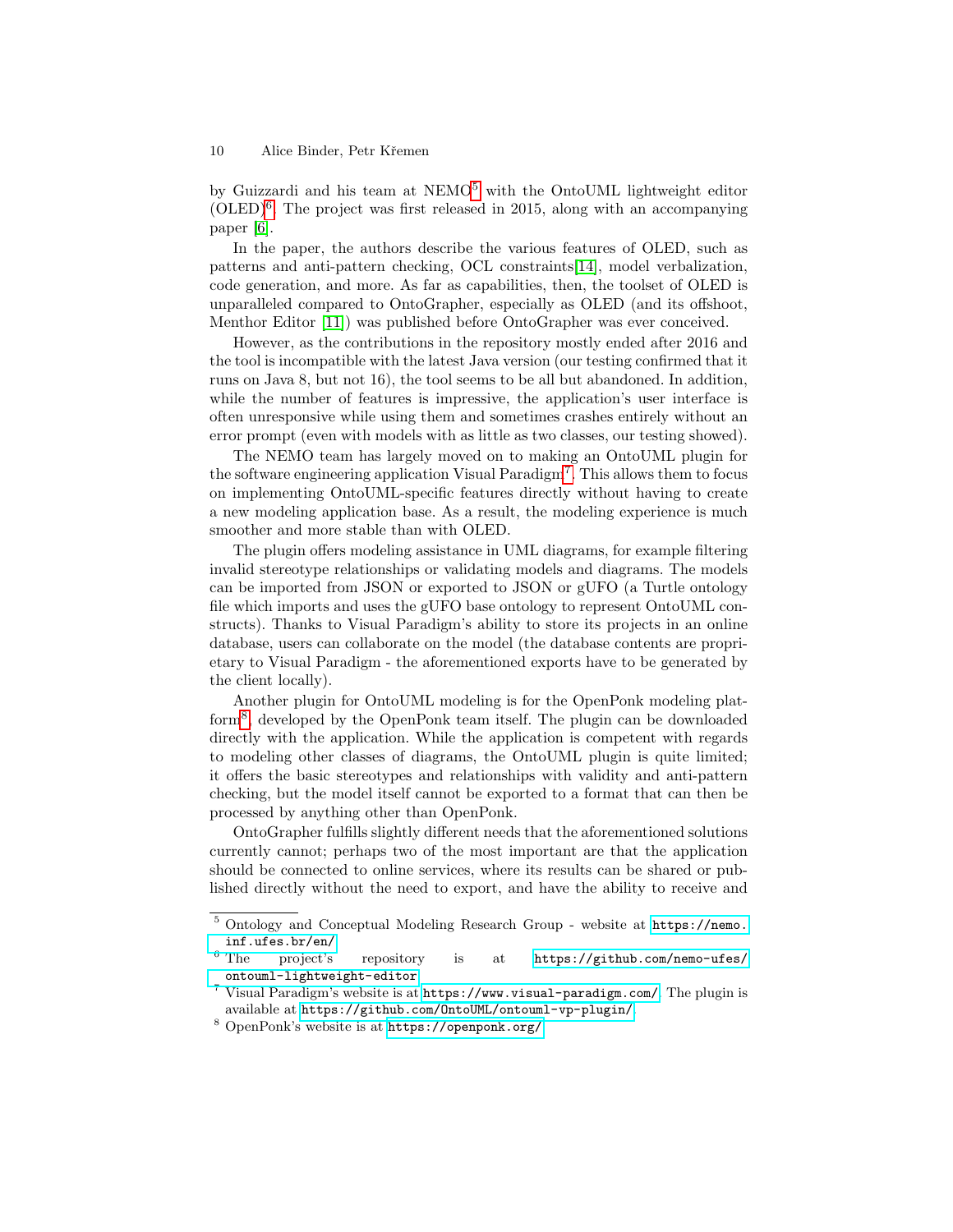manipulate vocabularies with the wider Czech eGovernment initiative's specifications, which are a expansion of OntoUML with SKOS thesauri and other ontological categories.

### 7 Conclusions and future work

The user testing and general responses from the users of the application revealed that there are still some issues with regards to the user experience. In addition, as the tool is still in its prototyping phase, there are still many features to implement and many design details to improve in order for the tool to progress to a beta stage. Listed below are several examples of planned features for OntoGrapher:

- Support for other formal ontologies The tool is currently tied in part to the basic top-level ontology of the Czech government vocabularies' repository, which prevents it from being applied in other domains.
- Ontology Design Patterns We are working towards implementing an Ontology Design Pattern (ODP) language in OntoGrapher. ODPs help engineers create models more quickly, avoid certain frequently made inefficiencies and better prepare their models for any future extension or revision. The field of ODP languages, however, only a few years old and thus support of ODP usage with methodological approaches, classification, categorization, standardized distribution or implemented tools is still developing, so implementation of a language requires development of rigorous theoretical foundations first.
- Change tracking Seeing the changes made to the vocabularies in the application in a clear and concise way would allow reviewers to work and identify problems faster. In subsequent development, it could also allow rollback of specific changes without affecting the rest of the vocabulary/vocabularies.
- Modeling guidance While the application does feature validation with an accompanying SHACL constraint-checking server, the conflict-resolution and user guidance features are limited to non-existent. In addition, the user has to manually call the validation themselves in order to see possible violations. Some of this could be covered by the implementation of ODPs, but a feature wherein the validation errors can be resolved automatically/with a simple wizard or the user is guided through modeling with automatically setting correct cardinalities/relationships or warning about semantically invalid/antipattern sections (or closing the ability to create such sections in the first place) would also prove useful.

We believe that OntoGrapher is worth deploying in other contexts, since it enables a workflow in which domain experts do not have to worry themselves with the specifics of SKOS or OWL, but can focus directly on the creation of conceptual models in their domain without extensive help from conceptual modeling experts while keeping machine readability of the resulting models.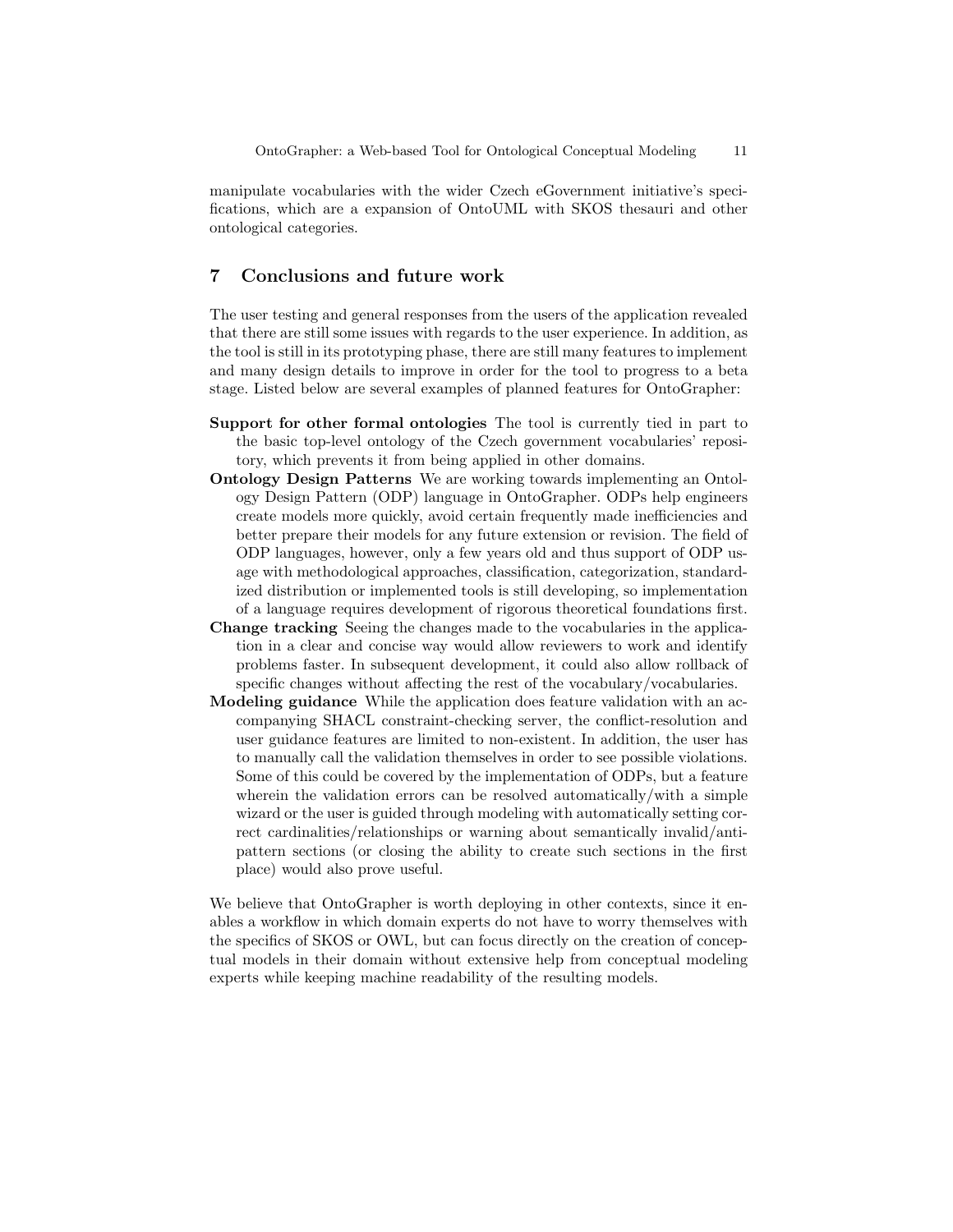# <span id="page-11-0"></span>Appendix: Vocabulary description

As mentioned in section [2.1,](#page-3-2) the two main elements representing the model are (i) SKOS concepts (more specifically, skos: Concept instances<sup>[9](#page-11-1)</sup>) and (ii) relationships (compiled as OWL restrictions on certain concepts with a certain relationship type and of a certain cardinality, when applicable).

All concepts and all connections also should have a type that is from or is a subclass of the basic top-level ontology to obey validity rules. This ontology mirrors OntoUML's classes and extends it with connections and other classes.

The following examples clarify the details of this arrangement. All of the examples will be represented in Turtle, with syntax highlighting for owl, skos and the z-sgov-pojem basic top-level ontology, which mirrors OntoUML's classes and relationship types.

Example 2. Let's start with one concept, a Record of birth, which will be defined in the Birth registry vocabulary.

```
gov-birth-registry:record-of-birth a skos:Concept,
    z-sgov-pojem:typ-objektu;
    skos:inScheme gov-birth-registry:scheme;
    rdfs:subClassOf gov-registry-offices:registry-record;
    skos:prefLabel "Record of birth"@en;
    skos:description "A record of a birth of a person
       stored in the birth registry office."@en.
```
This describes the concept as an Object type (with z-sgov-pojem:typ-objektu) and as belonging to the gov-birth-registry vocabulary (with a gov-birth-registry:scheme SKOS scheme). The concept is a subclass of Reg-istry record - another concept<sup>[10](#page-11-2)</sup>.

Example 3. We could assign a trope to this concept, like so:

```
gov-birth-registry:record-of-birth
    z-sqov-pojem: má-vlastnost
        gov-birth-registry:datetime-of-birth.
```
gov-birth-registry:datetime-of-birth is an Intrinsic trope type class concept connected to our working concept via z-sgov-pojem:má-vlastnost (has intrinsic trope) - a connection defined in the basic ontology z-sgov-pojem.

Example 4. However, we would also like to describe a more complex connection, with cardinalities and detailed information about the nature of the connection. This is a common pattern with these vocabularies, and is expressed with Relator types and OWL restrictions in the following way:

<span id="page-11-1"></span> $^9$  skos: prefix denotes the namespace  ${\tt http://www.w3.org/2004/02/skos/core#}$ 

<span id="page-11-2"></span><sup>10</sup> All concepts must have at least a preferred label, a SKOS scheme, and a skos:Concept type to be recognized as a concept. Anything else is, from the standpoint of OntoGrapher, optional. Note that having these required attributes does not make a concept or its connections inherently valid with respect to the validation rules.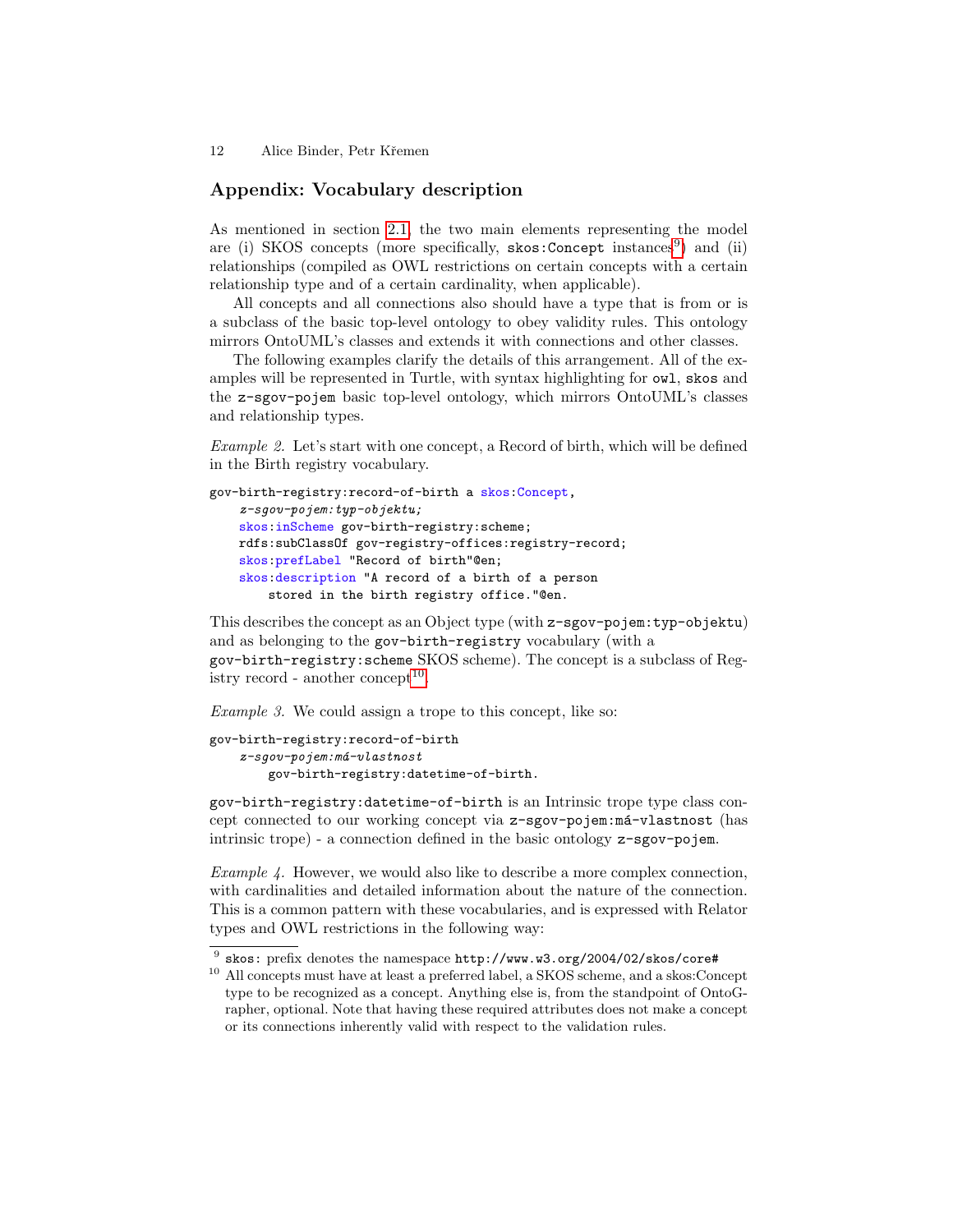```
# "Documents birth event" Relator type
gov-birth-registry:documents-birth-event a skos:Concept,
    z-sqov-pojem: typ-vztahu;
    skos:inScheme gov-registry-office:scheme;
    skos:prefLabel "documents birth event"@en;
    skos:altLabel "documents"@en.
# Connection from "Documents birth event" to "Record of birth"
gov-birth-registry:documents-birth-event rdfs:subClassOf
    [rdf:type owl:Restriction;
    owl:onProperty z-sqov-pojem:má-vztažený-prvek-1;
    owl:allValuesFrom gov-birth-registry:record-of-birth],
    [rdf:type owl:Restriction;
    owl:onProperty
        [owl:inverseOf z-sgov-pojem: má-vztažený-prvek-1];owl:allValuesFrom gov-birth-registry:documents-birth-event],
    [rdf:type owl:Restriction;
    owl:onProperty z-sgov-pojem:má-vztažený-prvek-1;
    owl:onClass gov-birth-registry:record-of-birth;
    owl:qualifiedCardinality "1"^^xsd:nonNegativeInteger],
    [rdf:type owl:Restriction;
    owl:onProperty
        [owl:inverseOf z-sgov-pojem: má-vztazeny-prock-1];owl:onClass gov-birth-registry:documents-birth-event;
    owl:qualifiedCardinality "1"^^xsd:nonNegativeInteger].
# Connection from "Documents birth event" to "Birth of person"
gov-birth-registry:documents-birth-event rdfs:subClassOf
    [rdf:type owl:Restriction;
    owl:onProperty z-sgov-pojem:má-vztažený-prvek-2;
    owl:allValuesFrom gov-civil-law:birth-of-person],
    [rdf:type owl:Restriction;
    owl:onProperty
        [owl:inverseOf z-sgov-pojem: má-vztažený-prock-2];owl:allValuesFrom gov-birth-registry:documents-birth-event],
    [rdf:type owl:Restriction;
    owl:onProperty z-sgov-pojem:má-vztažený-prvek-2;
    owl:onClass gov-civil-law:birth-of-person;
    owl:qualifiedCardinality "1"^^xsd:nonNegativeInteger],
    [rdf:type owl:Restriction;
    owl:onProperty
        [owl:inverseOf z-sgov-pojem: má-vztažený-prvek-2];owl:onClass gov-birth-registry:documents-birth-event;
    owl:qualifiedCardinality "1"^^xsd:nonNegativeInteger].
```
The example expresses its cardinalites and relationships through OWL restrictions, using a Relator type Documents birth event concept mediating between the two involved concepts. The z-sgov-pojem:typ-vztahu type (Relator) mirrors the relator class from OntoUML. The Birth of person concept is from the Civil law vocabulary. Figure [5](#page-13-5) show the model from these examples as presented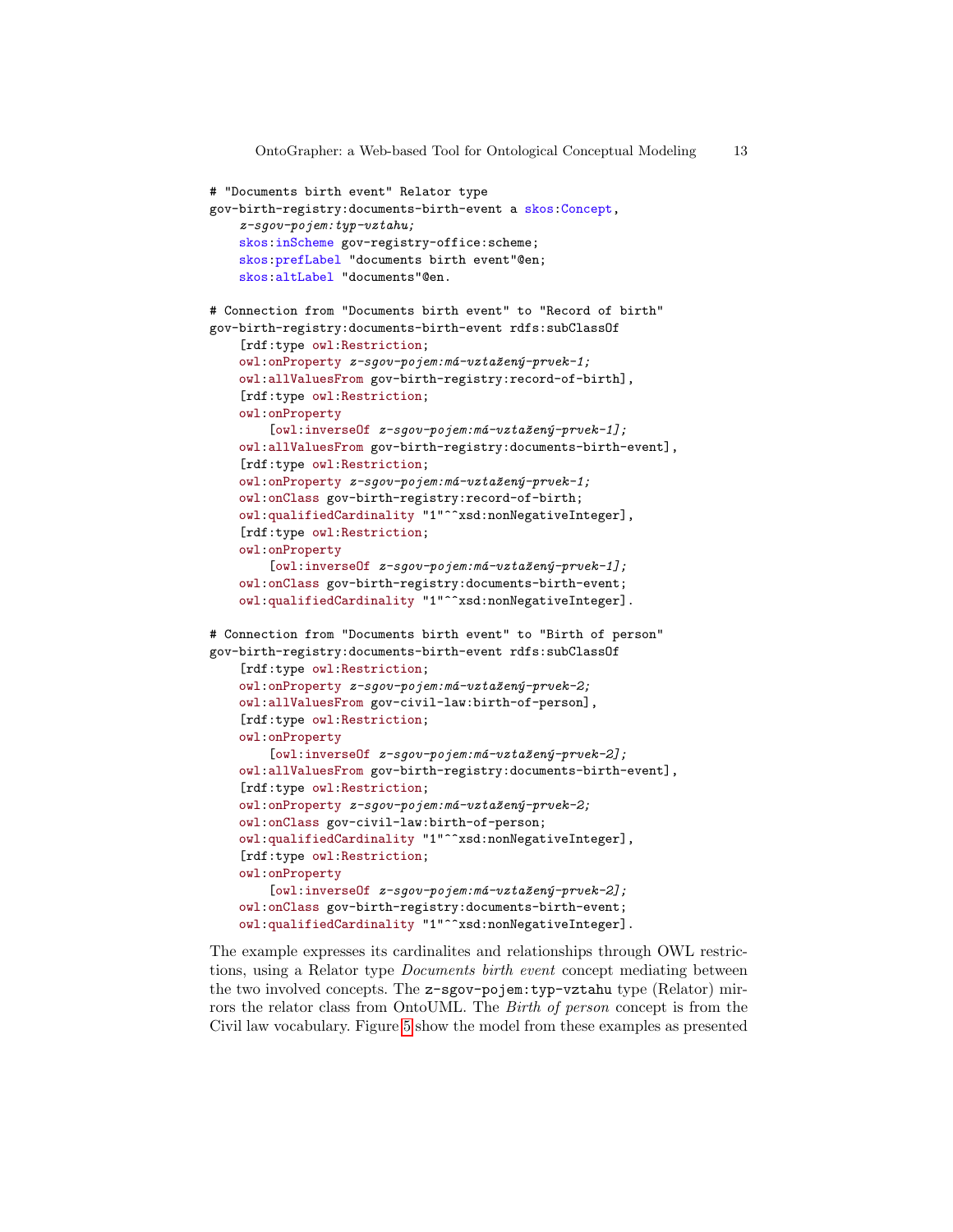in OntoGrapher in Compact mode (more on this in section [4\)](#page-4-2). The concepts are color-coded based on their vocabulary.



<span id="page-13-5"></span>Fig. 5. Model from examples 2, 3, 4 in OntoGrapher's Compact view.

Note that the design of these vocabularies predate OntoGrapher entirely and the application's development does not influence the core nature of the vocabularies' architecture in any way; it is merely adapted to it. More details about the structure and the reasoning behind choosing it are described in a dedicated paper [\[9\]](#page-14-2).

# References

- <span id="page-13-2"></span>1. Shapes constraint language (SHACL). Tech. rep., W3C (Jul 2017), [https://www.](https://www.w3.org/TR/shacl/) [w3.org/TR/shacl/](https://www.w3.org/TR/shacl/)
- <span id="page-13-3"></span>2. Affairs, A.S.f.P.: System usability scale (sus) (Sep 2013), [https://www.usability.](https://www.usability.gov/how-to-and-tools/methods/system-usability-scale.html) [gov/how-to-and-tools/methods/system-usability-scale.html](https://www.usability.gov/how-to-and-tools/methods/system-usability-scale.html)
- 3. Barcelos, P.P.F., dos Santos, V.A., Silva, F.B., Monteiro, M.E., Garcia, A.S.: An automated transformation from ontouml to owl and swrl. In: Bax, M.P., Almeida, M.B., Wassermann, R. (eds.) ONTOBRAS. CEUR Workshop Proceedings, vol. 1041, pp. 130–141. CEUR-WS.org (2013), [http://dblp.uni-trier.de/](http://dblp.uni-trier.de/db/conf/ontobras/ontobras2013.html#BarcelosSSMG13) [db/conf/ontobras/ontobras2013.html#BarcelosSSMG13](http://dblp.uni-trier.de/db/conf/ontobras/ontobras2013.html#BarcelosSSMG13)
- 4. Chen, P.P.: The entity-relationship model toward a unified view of data. ACM Trans. Database Syst. 1(1), 9–36 (1976), [http://dblp.uni-trier.de/db/](http://dblp.uni-trier.de/db/journals/tods/tods1.html#Chen76) [journals/tods/tods1.html#Chen76](http://dblp.uni-trier.de/db/journals/tods/tods1.html#Chen76)
- 5. Group, T.: ArchiMate® 3.0 Specification. Van Haren Publishing (2016), [https:](https://books.google.cz/books?id=SmxpDAAAQBAJ) [//books.google.cz/books?id=SmxpDAAAQBAJ](https://books.google.cz/books?id=SmxpDAAAQBAJ)
- <span id="page-13-4"></span>6. Guerson, J., Sales, T.P., Guizzardi, G., Almeida, J.P.A.: Ontouml lightweight editor: A model-based environment to build, evaluate and implement reference ontologies. 2015 IEEE 19th International Enterprise Distributed Object Computing Workshop pp. 144–147 (2015)
- <span id="page-13-1"></span>7. Guizzardi, G.: Ontological foundations for structural conceptual models. Ph.D. thesis, University of Twente (Oct 2005)
- <span id="page-13-0"></span>8. Guizzardi, G., Fonseca, C.M., Benevides, A.B., Almeida, J.P.A., Porello, D., Sales, T.P.: Endurant types in ontology-driven conceptual modeling: Towards ontouml 2.0. In: Trujillo, J., Davis, K.C., Du, X., Li, Z., Ling, T.W., Li, G., Lee, M. (eds.) Conceptual Modeling - 37th International Conference, ER 2018, Xi'an, China, October 22-25, 2018, Proceedings. Lecture Notes in Computer Science, vol. 11157, pp. 136–150. Springer (2018). [https://doi.org/10.1007/978-3-030-00847-](https://doi.org/10.1007/978-3-030-00847-5_12) 5 [12,](https://doi.org/10.1007/978-3-030-00847-5_12) [https://doi.org/10.1007/978-3-030-00847-5\\_12](https://doi.org/10.1007/978-3-030-00847-5_12)